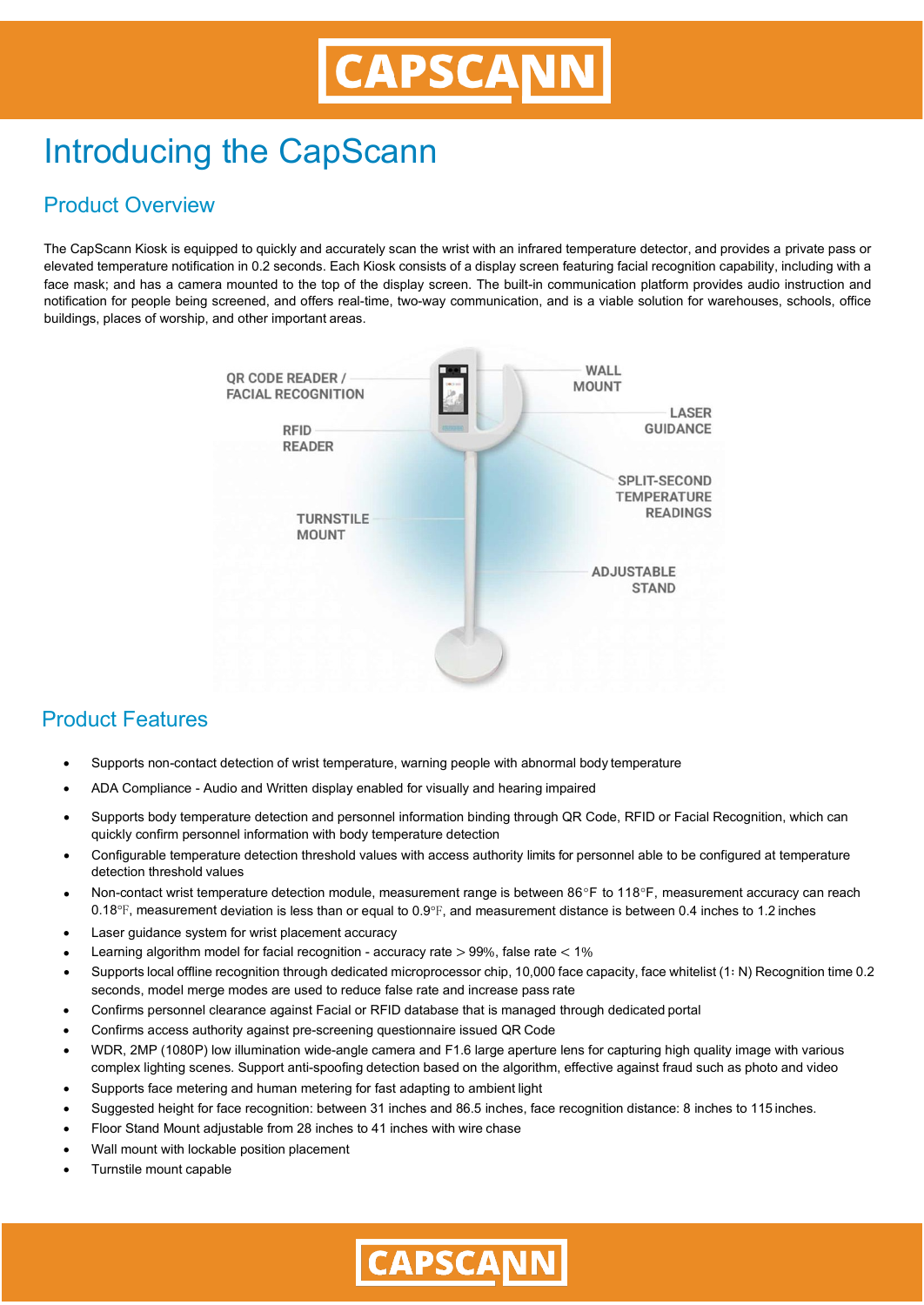## Features Continued

- Screen sleep mode, maintains the minimum brightness to prevent glare at night
- Supports 3 cycling Advertisement Placements on full screen when in sleep mode
- Supports up to 6 photos in the base library for each person.
- Supports video capture, and ONVIF protocol to stream video to security systems or mobile devices
- Supports face, RFID card, and QR code authentication to control door open
- Supports Two-way audio communication with indoor monitoring of video
- Built-in 4G EMMC front end storage, stable and reliable, up to 30,000 events capacity (with images)
- Supports door open timeout and time exceed alarm function to keep door opening during fire alarm active

## Product Dimensions